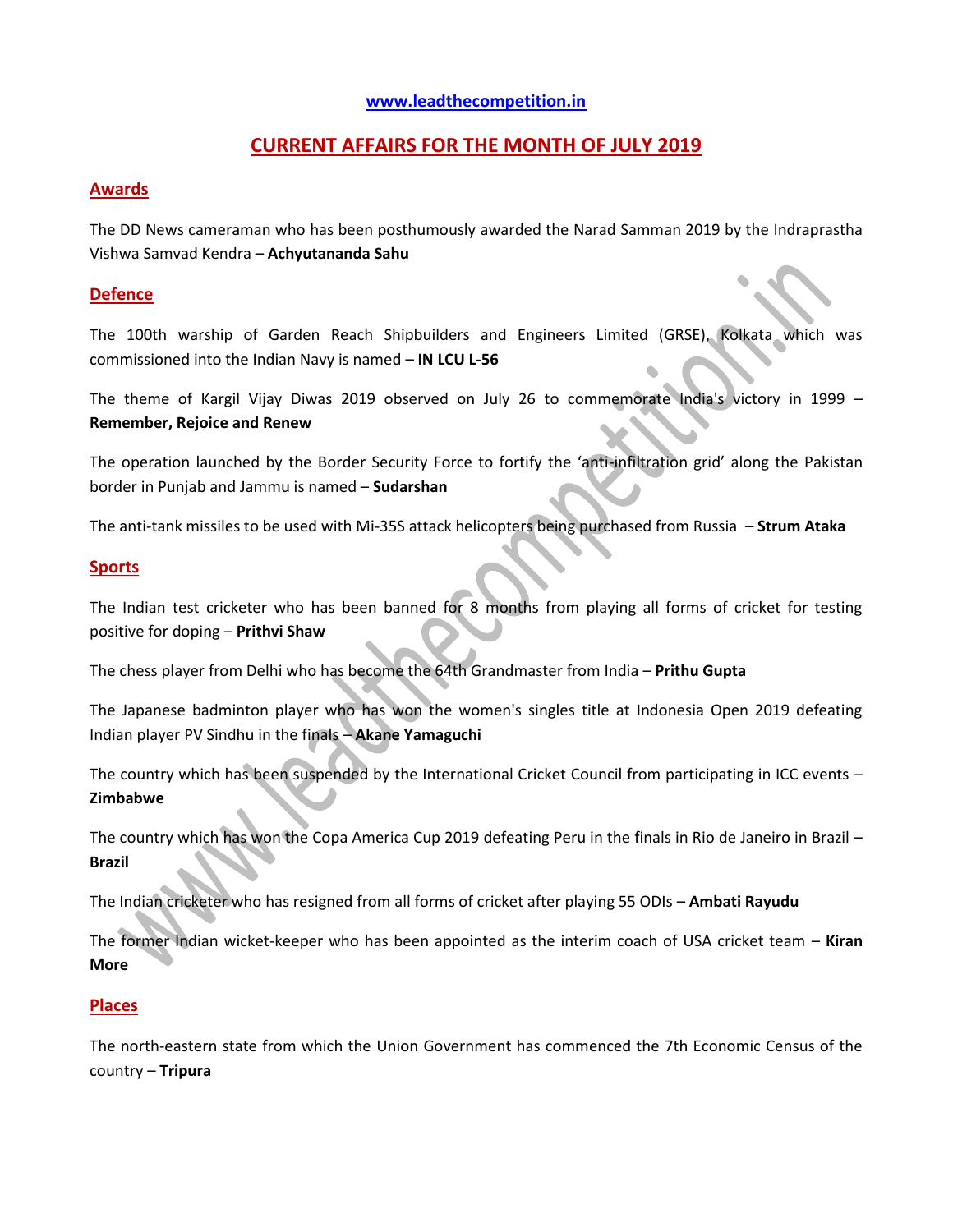The capital city of Rajasthan which has been granted the status of World Heritage Site by UNESCO, becoming the 38th site from India to be so tagged – **Jaipur**

The venue of the first security exercise of the International Security Alliance named ISALEX 2019 – **Abu Dhabhi**

### **Persons**

The leader of the Congress party who has been appointed the Chairman of Public Accounts Committee – **Adhir Ranjan Chowdhury**

The former Union Minister and Congress leader who passed away on 28 July 2019 – **Shri S Jaipal Reddy**

The new Prime Minister of United Kingdom elected to succeed Theresa May who announced her resignation in May 2019 – **Boris Johnson**

The former MD of State Bank of India who has been appointed the MD and CFO of World Bank – **Ms. Anshula Kant**

### **Miscellaneous**

The private sector company which has become the highest ranked Indian company in the Fortune Global 500 list – **Reliance Industries**

The country in which the outbreak of Ebola disease has been declared global health emergency by the World Health Organisation – **DR Congo**

The three-year road map launched by Reserve Bank of India board to improve regulation and supervision is named – **Utkarsh 2022**

The rank of India in the Henley Passport Index 2019, topped by Singapore and Japan – **86th**

The committee constituted by the Central Govt to work out the modalities & methodology of implementation of next revision of pension under One Rank One Pension (OROP) for armed forces pensioners is headed by – **Controller General of Defence Accounts**

The stations between which Indian Railways has commissioned the longest electrified tunnel of 6.6 kms length – **Cherlopally and Rapuru**

The convenor of the high-powered committee of chief ministers constituted by the central govt to transform Indian agriculture and increase farmers' income – **Shri Devendra Fadnavis**

The species of butterfly which has been declared as the State Butterfly by Tamil Nadu – **Cirrochroa thais (Tamil yeoman)**

The drone mission planned to be launched by NASA in 2026 to explore Saturn's moon Titan is named – **Dragonfly**

## **Launch of Chandrayaan-2**

Launch date and time: **22 July 2019 1443 hours**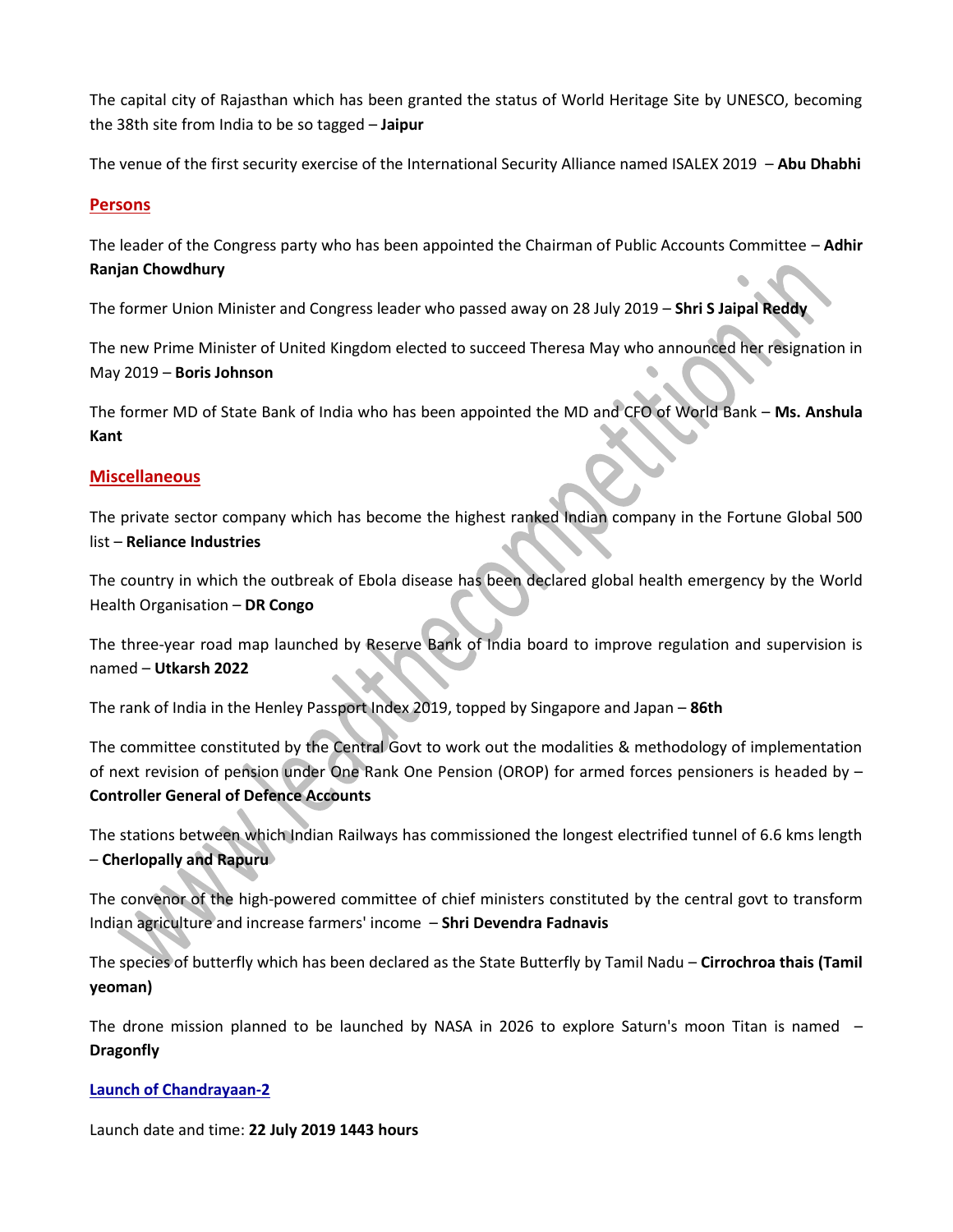#### Launched from: Satish Dhawan Space Centre, Sriharikota

#### Launch vehicle: **GSLV MkIII-M1**

#### **Points to remember**

- Chandrayaan-2 injected into space after 16 minutes 14 seconds after lift-off
- Weight of Chandrayaan-2 is 3840 kg.
- The spacecraft has an elliptical orbit with a perigee (nearest point to Earth) of 169.7 km and an apogee (farthest point to Earth) of 45,475 km.
- Chandrayaan-2 is India's second mission to the moon. The first was launched in 2008.
- Chandrayaan-2 comprises a fully indigenous Orbiter, Lander (Vikram) and Rover (Pragyan). The Rover Pragyan is housed inside Vikram lander.
- It is expected to soft land in the South polar region of the Moon on September 7, 2019.
- The life of Orbiter is one year, while the Rover will carry out experiments for 1 lunar day (14 earth days).
- India will become the 4th country to make a soft landing on the moon.

#### **ICC Hall of Fame**

#### **Cricketers inducted into ICC Hall of Fame in July 2019**

- 1. Sachin Tendulkar (India)
- 2. Allan Donald (South Africa)
- 3. Cathryn Fitzpatrick (Australia)

#### **Jal Shakti Abhiyan**

Launched by: Union Jal Shakti Minister, Shri Gajendra Singh Shekhawat

What it is?: A campaign for water conservation and water security.

The campaign will run through citizen participation during the monsoon season, from 1st July, 2019 to 15th September, 2019. An additional Phase 2 will be run from 1st October, 2019 to 30th November, 2019 for States receiving the North East retreating monsoons.

The focus of the campaign will be on water stressed districts and blocks. Teams of officers from the central government will visit and work with district administration in 1592 water stressed blocks in 256 districts.

Campaign to ensure five important water conservation intervention.

- 1. Water conservation and rainwater harvesting,
- 2. Renovation of traditional and other water bodies/tanks.
- 3. Reuse
- 4. Bore well recharge structures
- 5. Watershed development and intensive afforestation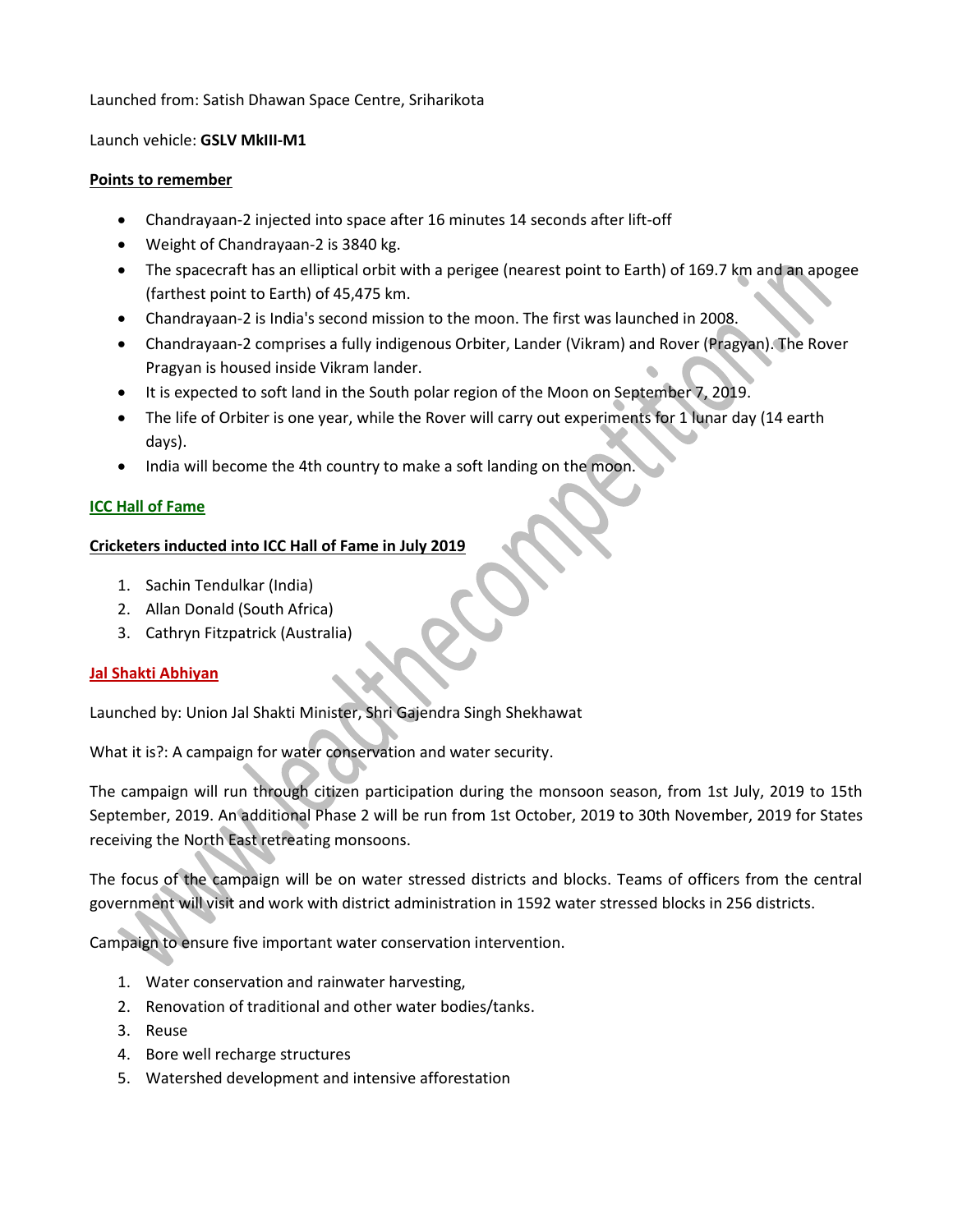### **New Governors**

Shri Kalraj Mishra: Himachal Pradesh

Shri Acharya Devvrat: Gujarat

Shri Biswabhushan Harichandan: Andhra Pradesh

Smt Anusaiya Uikey: Chhattisgarh

Smt Anandiben Patel: Uttar Pradesh

Shri Fagu Chauhan: Bihar

Shri Lalji Tandon: Madhya Pradesh

#### **AIFF Awards 2018-19**

AIFF Men's Footballer of the Year: **Sunil Chhetri**

AIFF Women's Footballer of the Year: **Ashalata Devi**

AIFF Emerging Men's Footballer of the Year: **Abdul Sahal** from Kerala

AIFF Emerging Women's Footballer of the Year: **Dangmei Grace** from Manipur

Best Grassroots Development Programme: **Jammu & Kashmir Football Association**

#### **Wimbledon 2019**

| <b>Title</b>               | <b>Winner</b>                     | <b>Runner-up</b>                     |
|----------------------------|-----------------------------------|--------------------------------------|
| <b>Gentlemen's Singles</b> | Novak Djokovic (Serbia)           | Roger Federer (Switzerland)          |
| Ladies' Singles            | Simona Halep (Romania)            | Serena Williams (United States)      |
| Gentlemen's Doubles        | Juan Sebastian Cabal and Robert   | Nicolas Mahut and Edouard Roger      |
|                            | Farah (Columbia)                  | Vasselin (France)                    |
| Ladies' Doubles            | Hsieh Su-wei (Taiwan) and Barbora | Gabriela Dabrowski (Canada) and Xu   |
|                            | Strycova (Czech Republic)         | Yifan (China)                        |
| Mixed Doubles              | Ivan Dodig (Croatia) and Latisha  | Robert Lindstedt (Sweden) and Jelena |
|                            | Chan (Taiwan)                     | Ostapenko (Latvia)                   |

## **STRIDE Scheme by UGC**

The University Grants Commission (UGC) has approved a new scheme - 'Scheme for Trans-disciplinary Research for India's Developing Economy' (STRIDE). Broadly, STRIDE will provide support to research projects that are socially relevant, locally need-based, nationally important and globally significant.

#### **STRIDE Objectives**:

1. To identify young talent, strengthen research culture, build capacity, promote innovation and support trans-disciplinary research for India's developing economy and national development.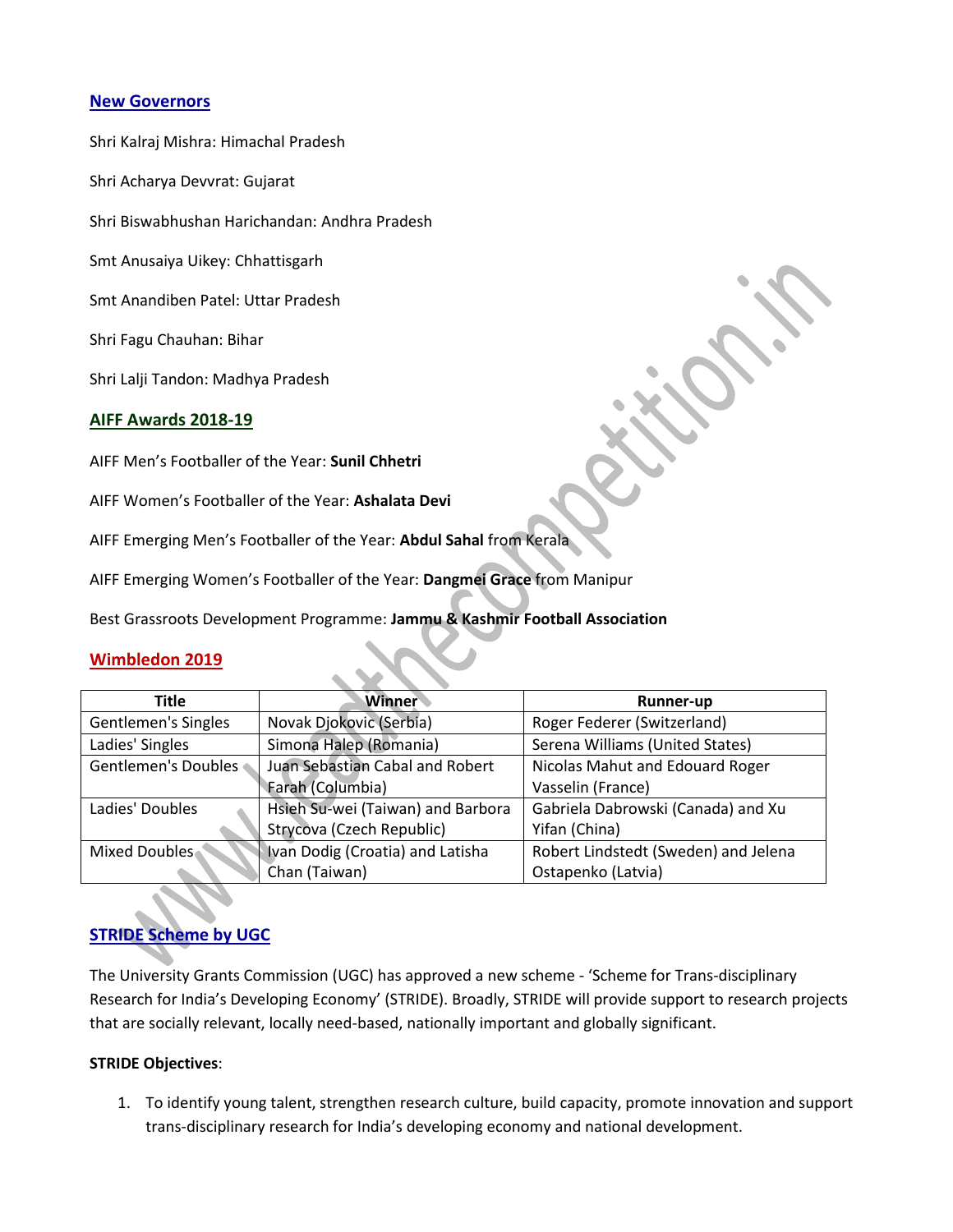2. To fund multi institutional network high-impact research projects in humanities and human sciences.

#### **STRIDE components:**

Component-1 will endeavour to identify the motivated young talents with research and innovation aptitude in universities and colleges. This component is open to all disciplines for grant upto 1 crore.

Component-2 will be mainly to enhance problem solving skills with help of social innovation and action research to improve wellbeing of people and contribute for India's developing economy. Collaborations between universities, government, voluntary organizations and industries is encouraged under this scheme. This component is open to all disciplines for grant upto 50 lakh  $-1$  crore.

Component-3 will fund high impact research projects in the identified thrust areas inhumanities and human sciences through national network of eminent scientists from leading institutions. Disciplines eligible for funding under this component include: Philosophy, History, Archaeology, Anthropology, Psychology, Liberal Arts, Linguistics, Indian Languages and Culture, Indian Knowledge Systems, Law, Education, Journalism, Mass Communication, Commerce, Management, Environment and Sustainable Development. Grant available for this component is upto 1 crore for one HEI and upto 5 crores for multi institutional network.

An advisory Committee has been set up by the UGC under the chairmanship of Prof Bhushan Patwardhan, Vice Chairman to oversee the entire scheme.

#### **Important Days of July**

| International Day of Co-operatives: 06 July 2019          |  |  |
|-----------------------------------------------------------|--|--|
| Designated by: United Nations General Assembly            |  |  |
| First observed: 1993                                      |  |  |
| Theme: COOPS for Decent Work                              |  |  |
| World Population Day: 11 July 2019                        |  |  |
| Designated by: United Nations Development Programme       |  |  |
| First observed: 1989                                      |  |  |
| World Youth Skills Day: 15 July 2019                      |  |  |
| Designated by: UNESCO                                     |  |  |
| First observed: 2015                                      |  |  |
| Nelson Mandela International Day: 18 July 2019            |  |  |
| Designated by: UN General Assembly                        |  |  |
| First observed: 2010                                      |  |  |
| World Hepatitis Day: 28 July 2019                         |  |  |
| Designated by: World Health Organisation                  |  |  |
| First observed: 2008                                      |  |  |
| Theme: Invest in Eliminating Hepatitis                    |  |  |
| International Tiger Day: 29 July 2019                     |  |  |
| Designated by: St Petersburg Tiger Summit                 |  |  |
| First observed: 2010                                      |  |  |
| World Day against Trafficking in Persons: 30 July 2019    |  |  |
| Designated by: United Nations General Assembly            |  |  |
| First observed: 2014                                      |  |  |
| Theme: Human Trafficking - Call Your Government to Action |  |  |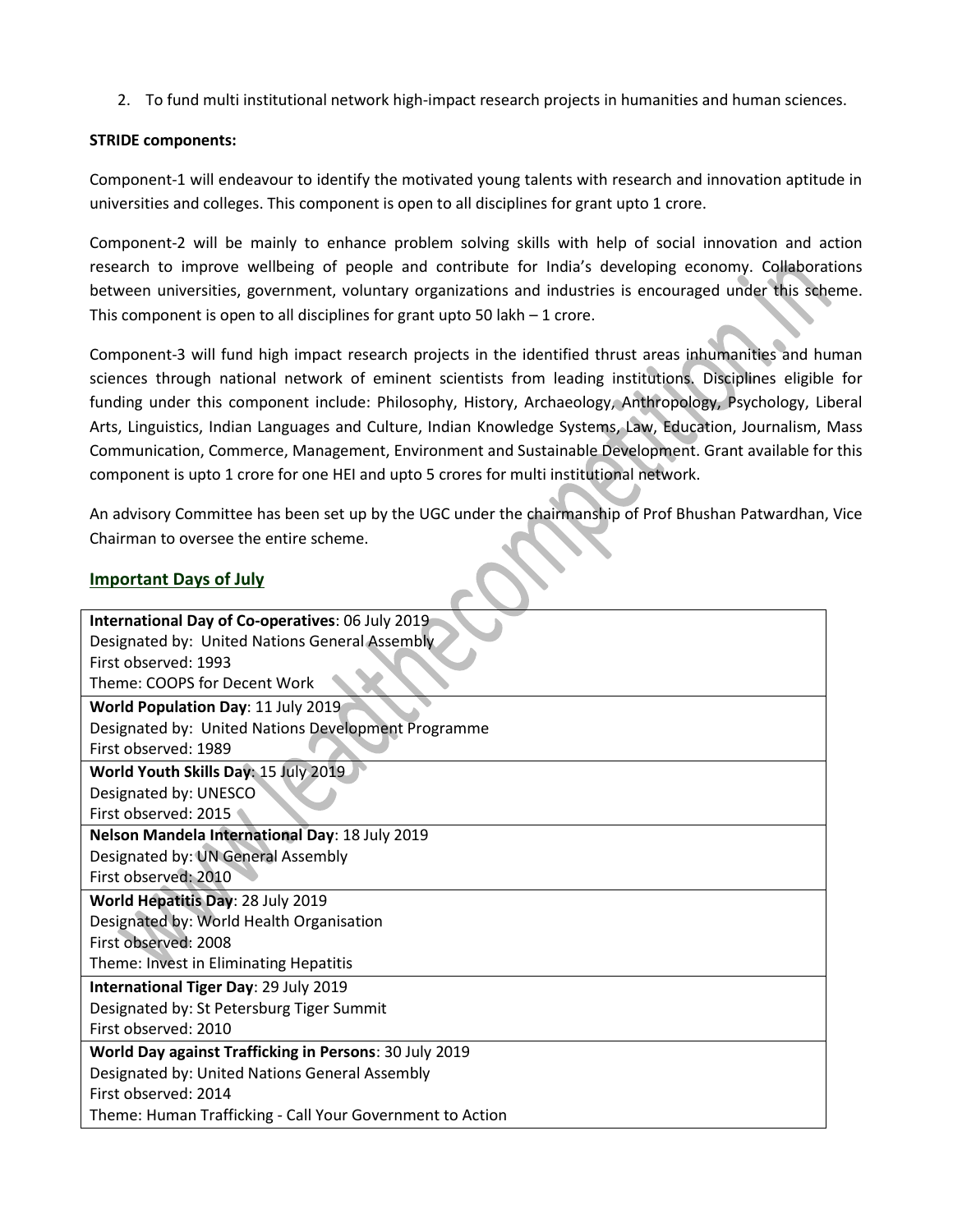## **Tiger Census 2018**

Total number of tigers in India: **2967**

Top 3 states : Madhya Pradesh (526), Karnataka (524) and Uttarakhand (442)

States covered: 20

Tiger reserves where no tigers were sighted : Buxa, Palamu and Dampa

#### **Global Innovation Index 2019**

Theme: Creating Healthy Lives — The Future of Medical Innovation

Rank Country

- 1. Switzerland
- 2. Sweden
- $3. USA$
- 4. Netherlands
- 14. China
- 52. India

#### **Smt Sheila Dikshit**

31 March 1938 to 20 July 2019

CM of Delhi: 1998 to 2013 (Longest serving Chief Minister of Delhi as well as longest serving female Chief Minister of any Indian State)

Governor of Kerala: 2014 (6 months)

Union Minister of State for Parliamentary Affairs : 1984 to 1989

# **Sangeet Natak Akademi Awards 2018**

The following eminent persons have been chosen for the Sangeet Natak Akademi Awards 2018

#### **Akademi Ratna**

- 1. Shri Zakir Hussain
- 2. Smt Sonal Mansingh
- 3. Shri Jatin Goswami
- 4. Shri K. Kalyanasundaram Pillai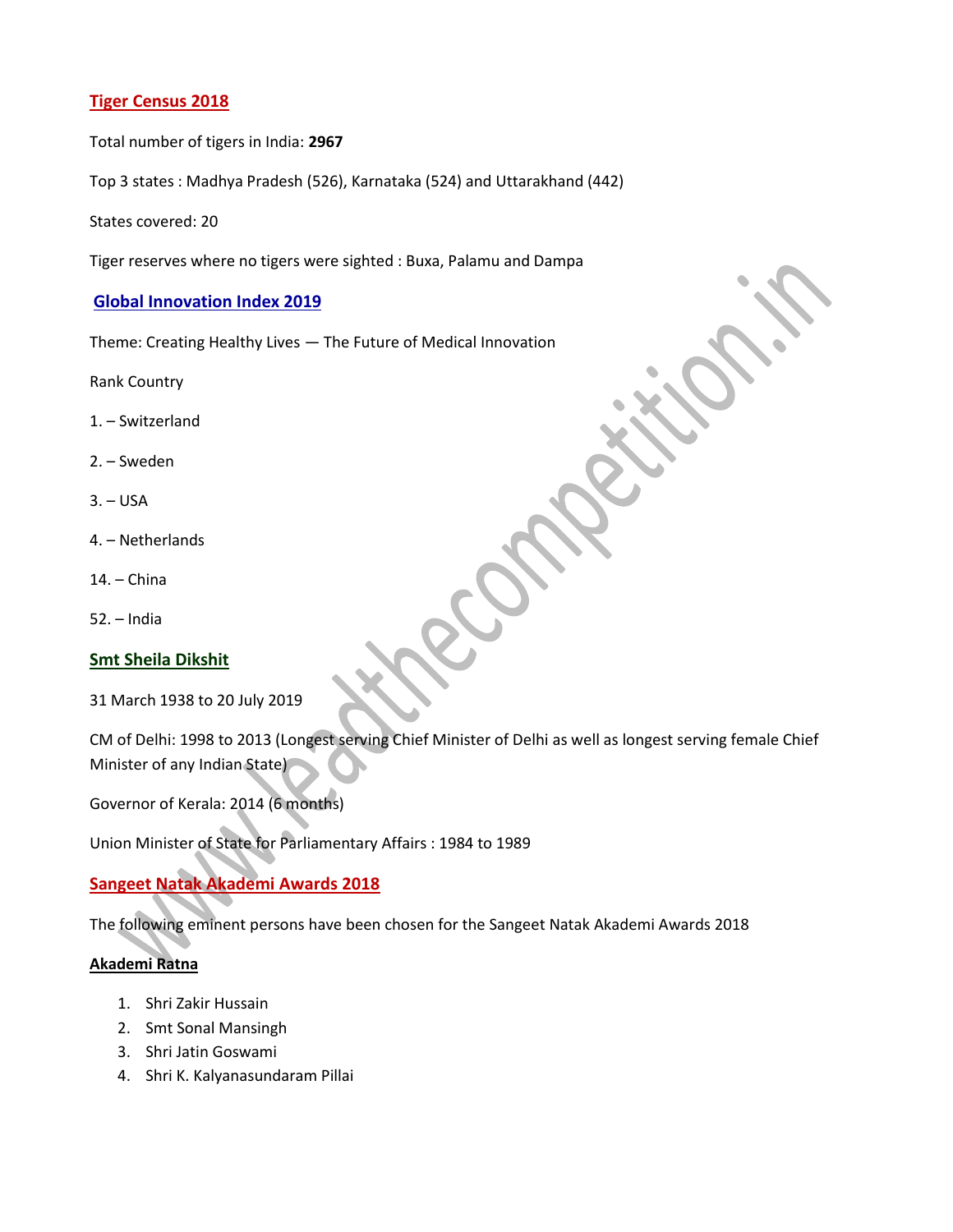#### **Sangeet Natak Akademi Awards in the field of Music**

| Person                         | <b>Field</b>          |  |
|--------------------------------|-----------------------|--|
| Shri Mani Prasad               | Hindustani Vocal      |  |
| Shri Madhup Mudgal             | Hindustani Vocal      |  |
| Shri Tarun Bhattacharya        | Santoor               |  |
| Shri Tejendra Narayan Majumdar | Sarod                 |  |
| Smt Alamelu Mani               | <b>Carnatic Vocal</b> |  |
| Shri Malladi Suribabu          | <b>Carnatic Vocal</b> |  |
| Shri S.Kasim & S Babu          | Nagaswaram            |  |
| Shri Ganesh & Kumaresh         | Violin                |  |
| Shri Suresh Wadkar             | Sugam Sangeet         |  |
| Smt Shanti Hiranand            | Sugam Sangeet         |  |
| Smt H Ashangbi Devi            | Nata Sankirtana       |  |

### **Sangeet Natak Akademi Awards in the field of Dance**

| <b>Person</b>                    | Field                     |
|----------------------------------|---------------------------|
| Smt Radha Sridhar                | Bharatnatyam              |
| Smt Ishira & Shri Maulik Shah    | Kathak                    |
| Smt Akham Lakshmi Devi           | Manipuri                  |
| Shri Pasumarthy Ramalinga Sastry | Kuchipudi                 |
| Smt Surupa Sen                   | Odissi                    |
| Shri Tankeswar Hazarika Borbayan | Sattriya                  |
| Shri Tapan Kumar Pattanayak      | Chhau                     |
| Smt Gopika Varma                 | Mohiniattam               |
| Shri Deepak Mazumdar             | <b>Contemporary Dance</b> |

 $\sum_{i=1}^{n}$ 

## **Sangeet Natak Akademi Awards in the field of Theatre**

| <b>Person</b>                      | <b>Field</b>     |
|------------------------------------|------------------|
| Rajiv Naik                         | Playwriting      |
| Laltluangliana Khiangte            | Playwriting      |
| Sanjay Upadhyay                    | <b>Direction</b> |
| S.Raghunandana                     | <b>Direction</b> |
| Suhas Joshi                        | Acting           |
| Teekam Joshi                       | Acting           |
| <b>Swapan Nandy</b>                | Mime             |
| Bhagawat A S Nanjappa              | Yakshagana       |
| A.M. Parameswaran Kuttan Chakkiyar | Kutiyattam       |

## **Sangeet Natak Akademi Awards in the field of Traditional/Folk/Tribal Music/Dance/Theatre and Puppetry**

| <b>Person</b>   | <b>Field</b>              |
|-----------------|---------------------------|
| Malini Awasthi  | Folk Music, Uttar Pradesh |
| Gazi Khan Barna | Folk Music, Rajasthan     |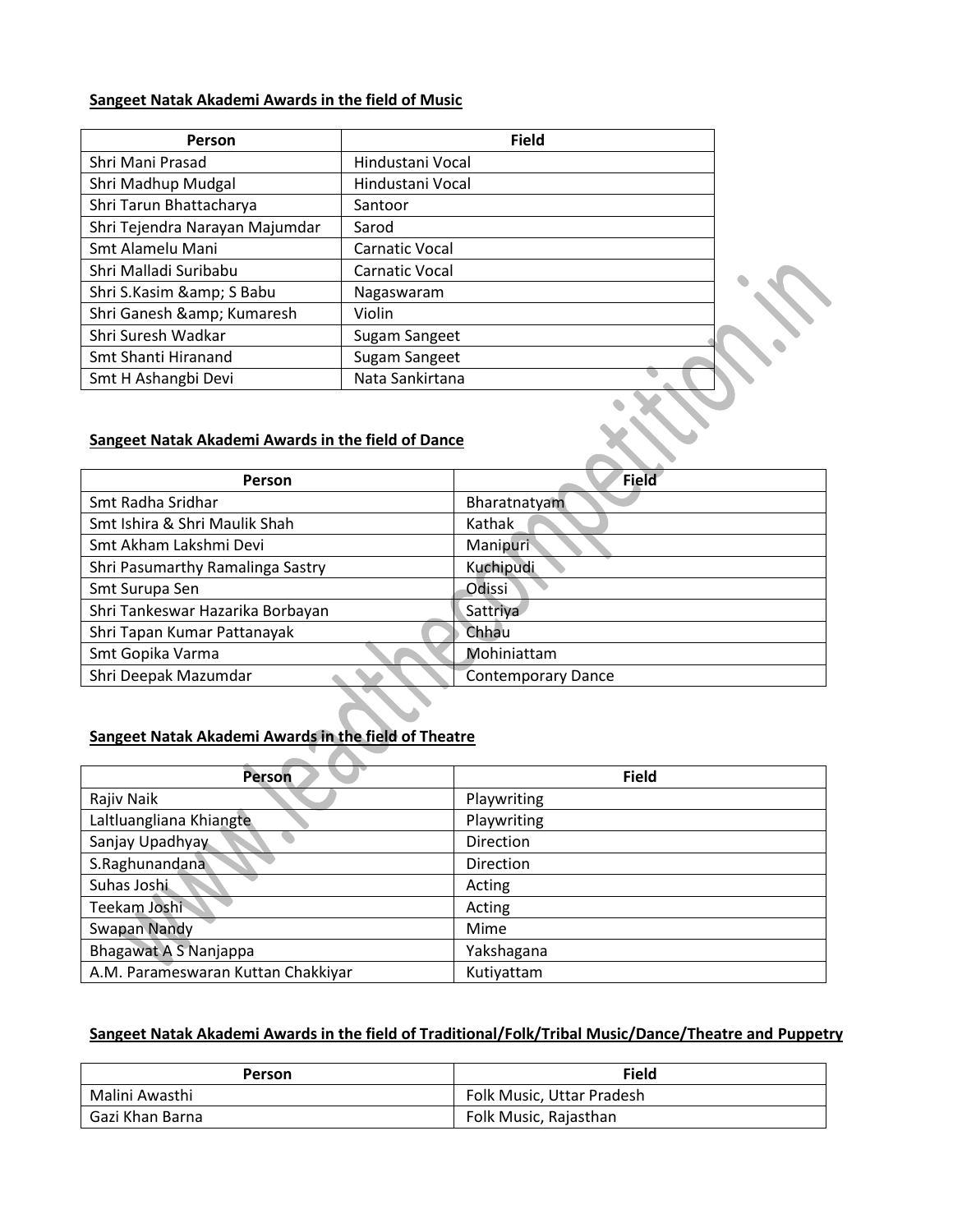| Narendra Singh Negi      | Folk Songs, Uttarakhand                  |
|--------------------------|------------------------------------------|
| Niranjan Rajyaguru       | Folk Music, Gujarat                      |
| Mohd. Sadiq Bhagat       | Folk Theatre (Bhand Pather), J & Kashmir |
| Kota Sachidanand Shastry | Hari Katha, Andhra Pradesh               |
| Arjun Singh Dhruve       | Folk Dance, Madhya Pradesh               |
| Somnath Battu            | Folk Music, Himachal Pradesh             |
| Anupama Hoskere          | Puppetry, Karnataka                      |
| Hem Chandra Goswami      | Mask Making, Assam                       |

*Diwan Singh Bajeli (Scholar) and Puru Dadhich (Overall Contribution) have been selected for the Akademi Award 2018 in the field of Overall Contribution/Scholarship in the Performing Arts.*

### **RTI Amendment Bill 2019**

Important amendments to Right to Information Act, 2005

**Term of the Information Commissioners**: The term of the Chief Information Commissioner and Information Commissioners at the Central and State level was 5 years as per the act. After the amendment, the Central Govt will notify the term of the office for CIC and IC.

**Salary**: The salary of the Chief Information Commissioner and Information Commissioners at the Central and State level was equivalent to the Chief Election Commissioner and Election Commissioners. After the amendment, the Central Govt will determine the salaries, allowances and other terms and conditions of service of CIC and IC.

## **NIA Amendment Bill 2019**

Important amendments to National Investigation Agency Act, 2008

**Jurisdiction of the Agency**: The NIA can now investigate Scheduled Offence beyond India against the Indian citizens or affecting the interest of India, subject to international treaties and domestic laws of other countries.

**Scheduled Offences**: Offences under Atomic Energy Act, 1962, Sections 370, 370A (related to human trafficking) of Indian Penal Code, Arms Act 1959 and Section 66F of Information Technology Act, 200 have been included in the schedule.

# **ICC Cricket World Cup 2019**

Host: **England** Winner: **England** Runner-up: **New Zealand** Golden Bat (Top scorer): **Rohit Sharma** (648 runs) Golden Ball (Top wicket taker): **Michael Stark** (Australia) (27 wickets) Man of the Tournament: **Kane Williamson** (New Zealand)